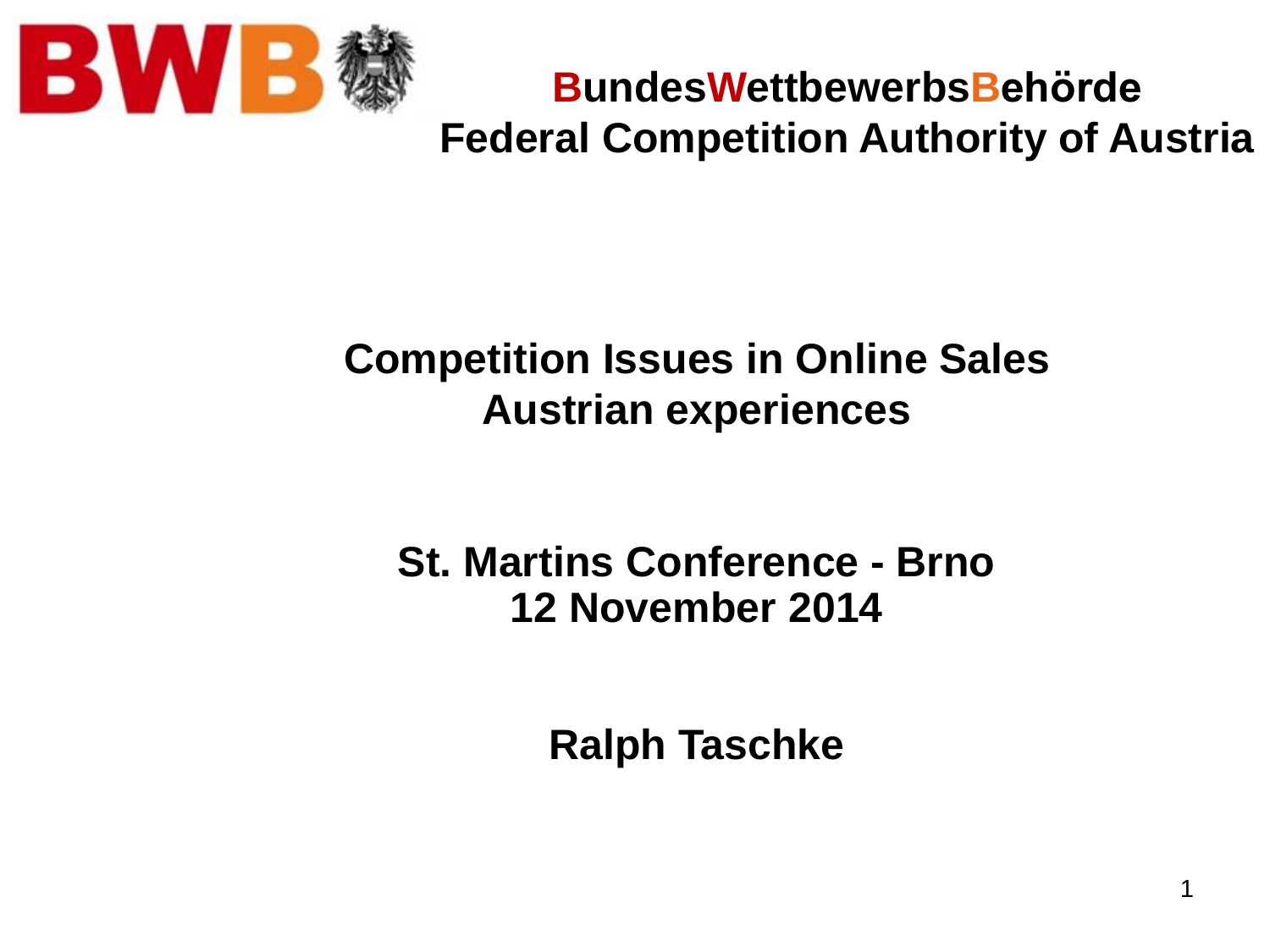

# OUTLINE

- I. Starting point: Why case handlers should read the newspaper
- II. Investigations considering online vertical cases
- III. Vertical price fixing: legal & economic parameters
- IV. Austrian vertical online cases:
	- I. Grundig
	- II. Phillipps
	- III. Media-Saturn
	- IV. Others
- V. BWB-Guidelines on vertical price fixing
- VI. Hotel booking platforms- MFN clauses
- VII. Vienna Competition Conference 2011.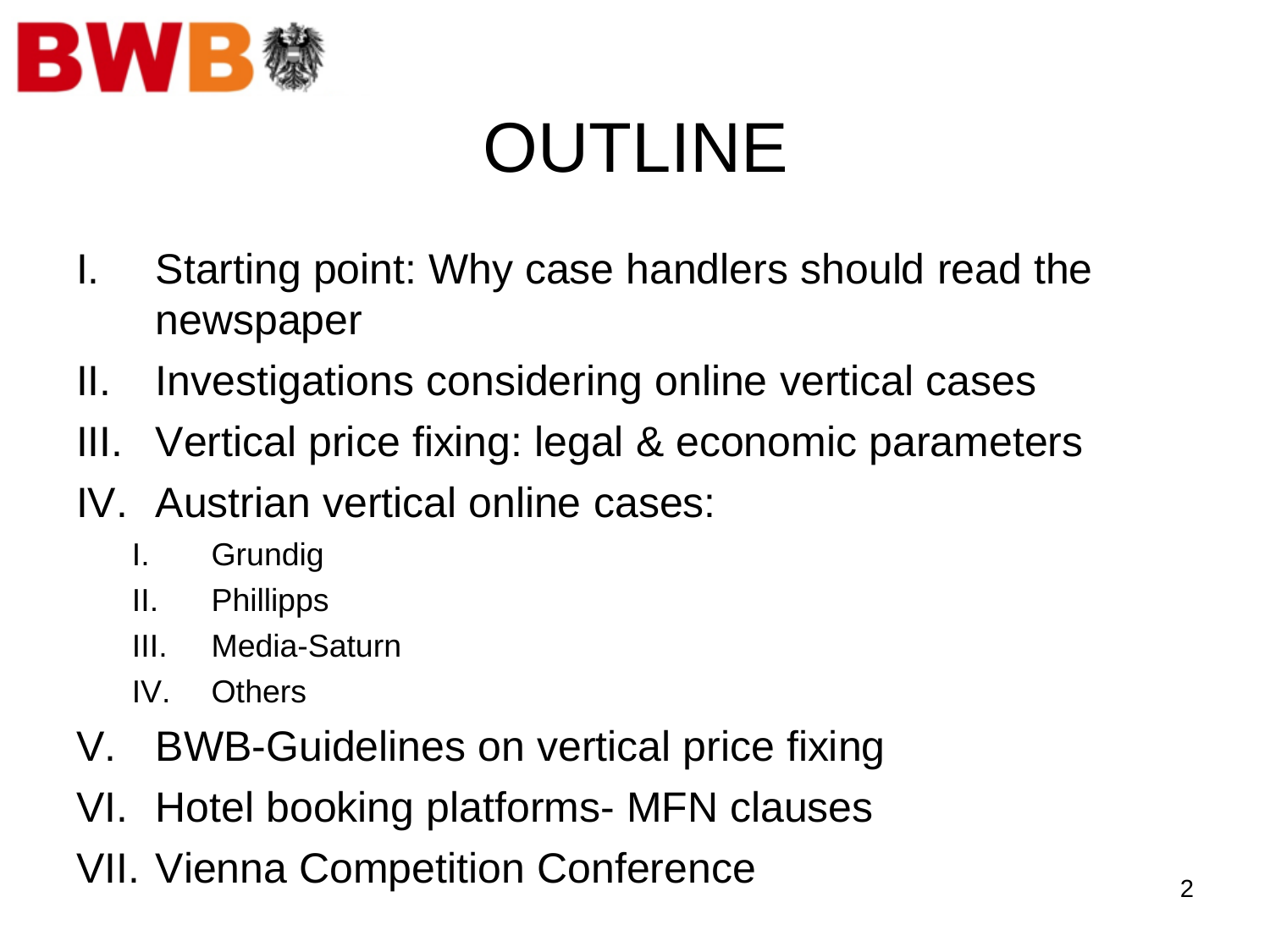

wirtschaftsblatt.at

### **Why case handlers should read the newspaper**

UNTERNEHMEN & MÄRKTE

E-COMMERCE 47 Prozent der österreichischen Online-Händler werfen Industrie Einflussnahme auf die Preise vor Streit um Preise der Elektroindustrie



Die Industrie hat laut österreichischen Online-Händlern viele Möglichkeiten, Druck auszuüben, um die Preise hochzuhalten



Online-Händler fühlen sichvon Herstellern bei der Preisgestaltung unter Druck gesetzt. Die Industrie bestreitet die Vorwürfe und macht den Markt für den Preisdruck verantwortlich.

 $\begin{tabular}{c} \bf MOMTAG, \\ \texttt{S. DEZEMBER 2011} \end{tabular}$ 

Wien. Ganze 47,2 Prozent der heimischen Online-Händler fühlen sichlaut einer aktuellen Studie der Wirtschaftsuniversität Wien (WU) von der Industrie in puncto Preisgestaltung unter Druck gesetzt. Ein österreichischer Online-Händler berichtet gegenüber dem WirtschaftsBlatt von Vertragsköndigungen und "bösen E-Mails". Freilich will sich keiner der Händler zitieren lassen.

Die gängigsten Methoden der Eioflussnahme sind mögliche Lieferverzögerungen oder Lieferspetren bestimmter Artikel sowie die Verschlechterung der Einkaufskonditionen. Ein anderer Händler spricht über diese Praktiken: "Im Normalfall heißt es dann, es ist keine Waremehr da. Das Druckmittel schlechthin ist, dass man selbst keine guten. Einkaufspreise mehr bekommt." Einmal habe ein Hersteller ohne Rücksprache die Verträge gekündigt, mit der Begründung, "wir hätten zu vielpreisliche Unruhe am Markt erzeugt". Resonders häufig sollen kieiae und mittlere Online-Händler betroffen sein, vor allem, wenn sie ihre Produkte auf Preisvergleichsplattformen anbieten. Beim Big Player Amazon war bis Redaktionsschluss niemand für eine Stellungnahme zuerreichen. Laut kleineren Online-Händlern sollen auch bekannte Marken wie LG, DeLonghi, Kenwood und Philips zu den Druckzusübern zählen. Selbst Rechtsexperten können sich durchaus vorstellen, dasssolche Dinge passieren. Das wäre eine sogenannte Preisbindung der zweiten Hand und damit kartellrechtlich verboten. In jedem Fall mijsse man aber immer auch die andere Seite bören..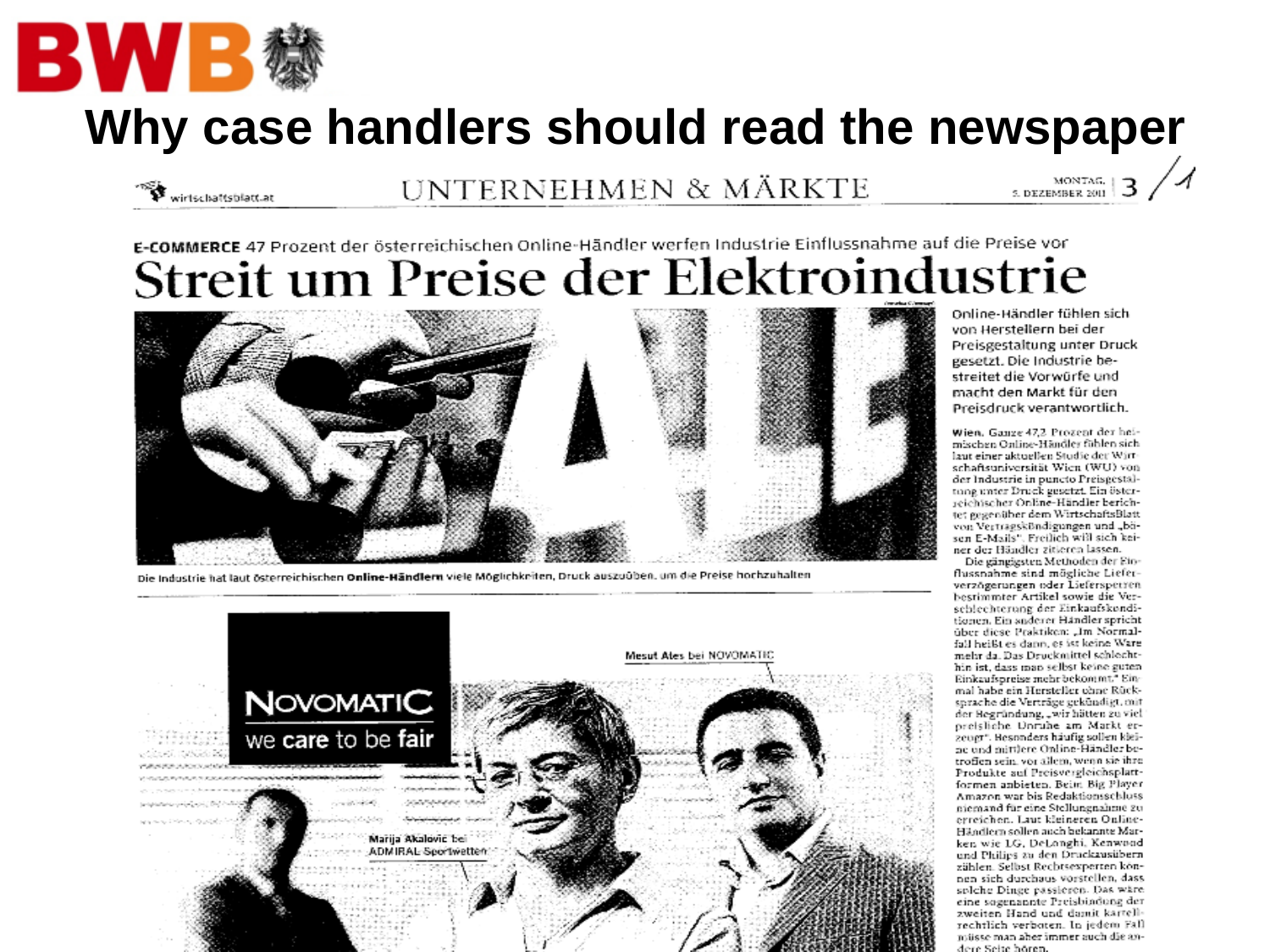

## **Investigations I**

#### Situation 2011: 2. Druck der Industrie (1)



Frage: Haben Sie in den letzten 6 Monaten das Gefühl, dass die Industrie versucht (hat), auf Ihre Preisgestaltung Einfluss zu nehmen?

47,2% der Händler sehen Einflussnahme auf ihre Preisgestaltung.

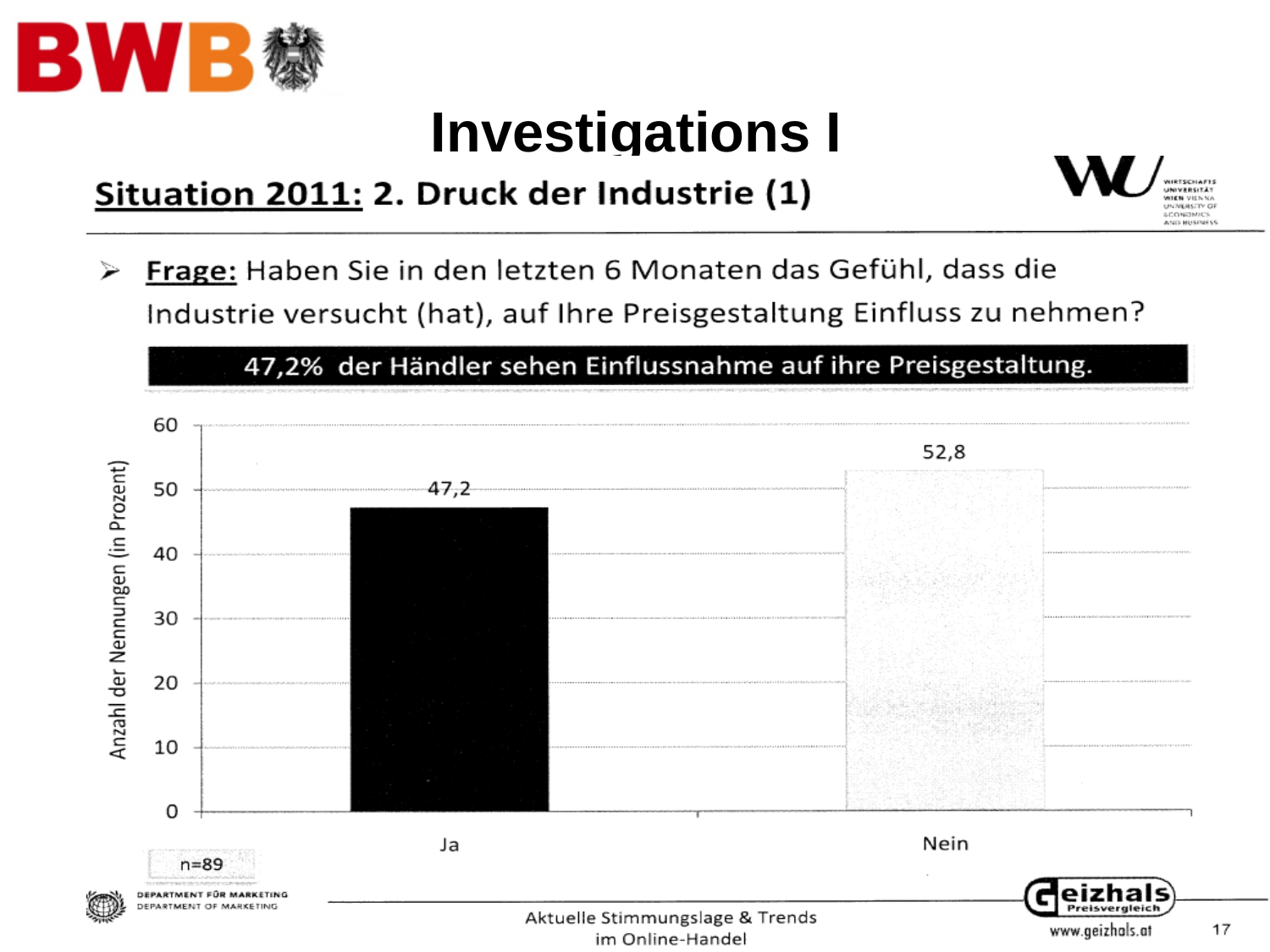

## **Investigations II**



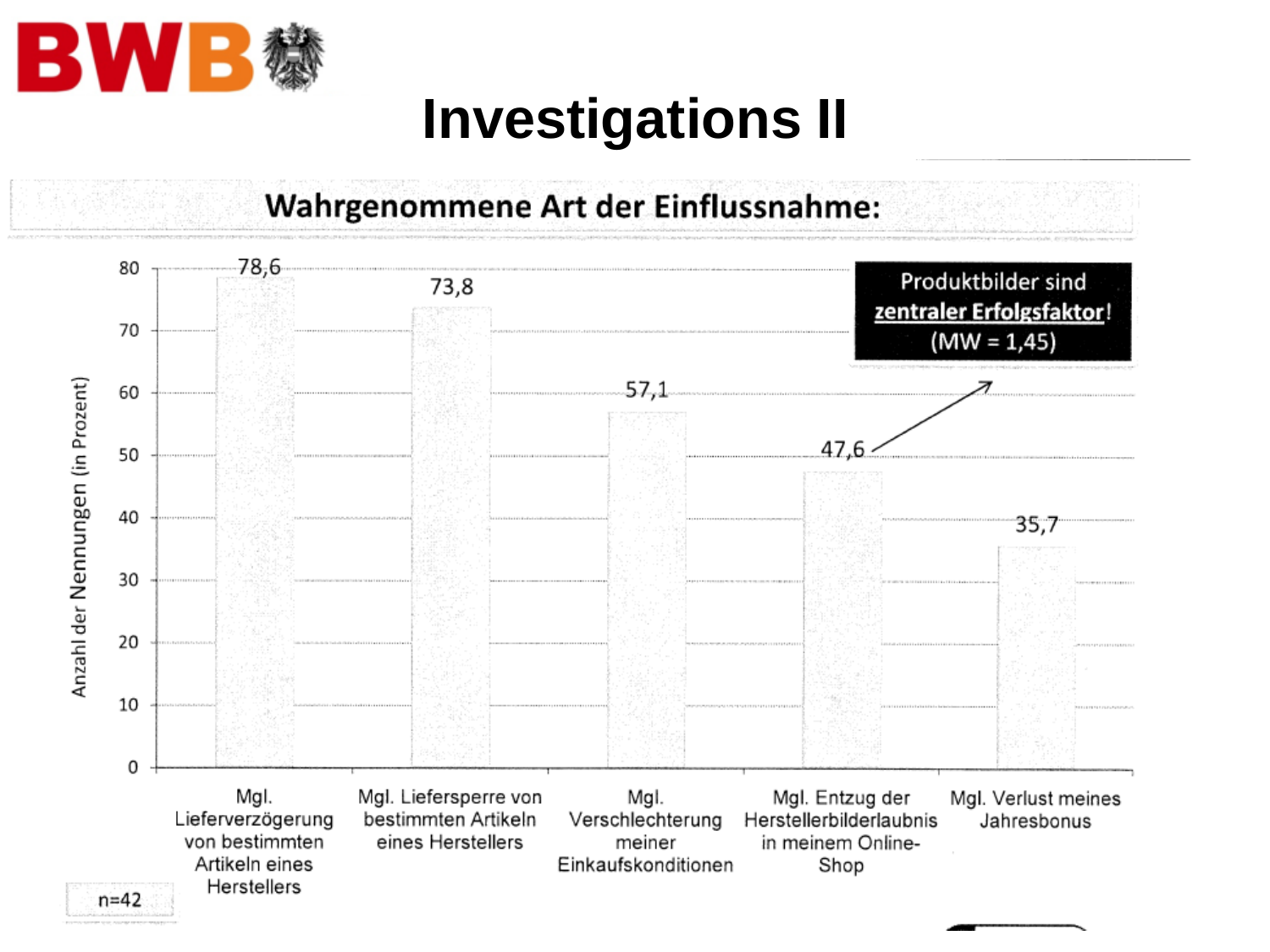

### **Vertical price fixing: legal & economic assessment**

Article 4 EC Regulation:

*Restrictions that remove the benefit of the block exemption: — hardcore restrictions*

*(a) the restriction of the buyer's ability to determine its sale price, without prejudice to the possibility of the supplier to impose a maximum sale price or recommend a sale price, provided that they do not amount to a fixed or minimum sale price as a result of pressure from, or incentives offered by, any of the parties;*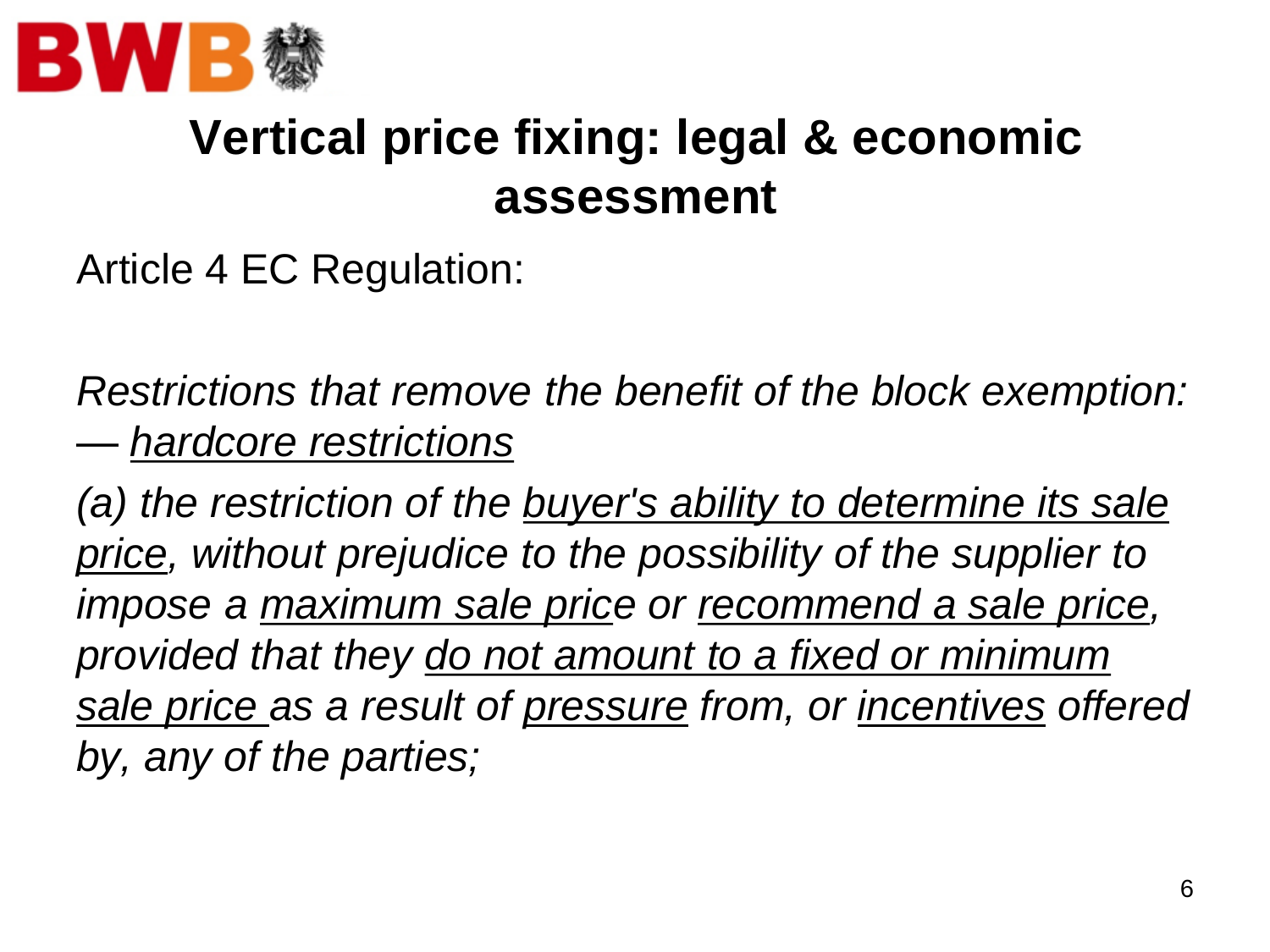

#### EU Guidelines on Verticals:

*RPM can also be achieved through indirect means:* 

 *fixing the maximum level of discount the distributor can grant from a prescribed price level*

 *making the grant of rebates or reimbursement of promotional costs by the supplier subject to the observance of a given price level*

 *linking the prescribed resale price to the resale prices of competitors, threats, intimidation, warnings, penalties, delay or suspension of deliveries or contract terminations in relation to observance of a given price level* 

*Price monitoring system*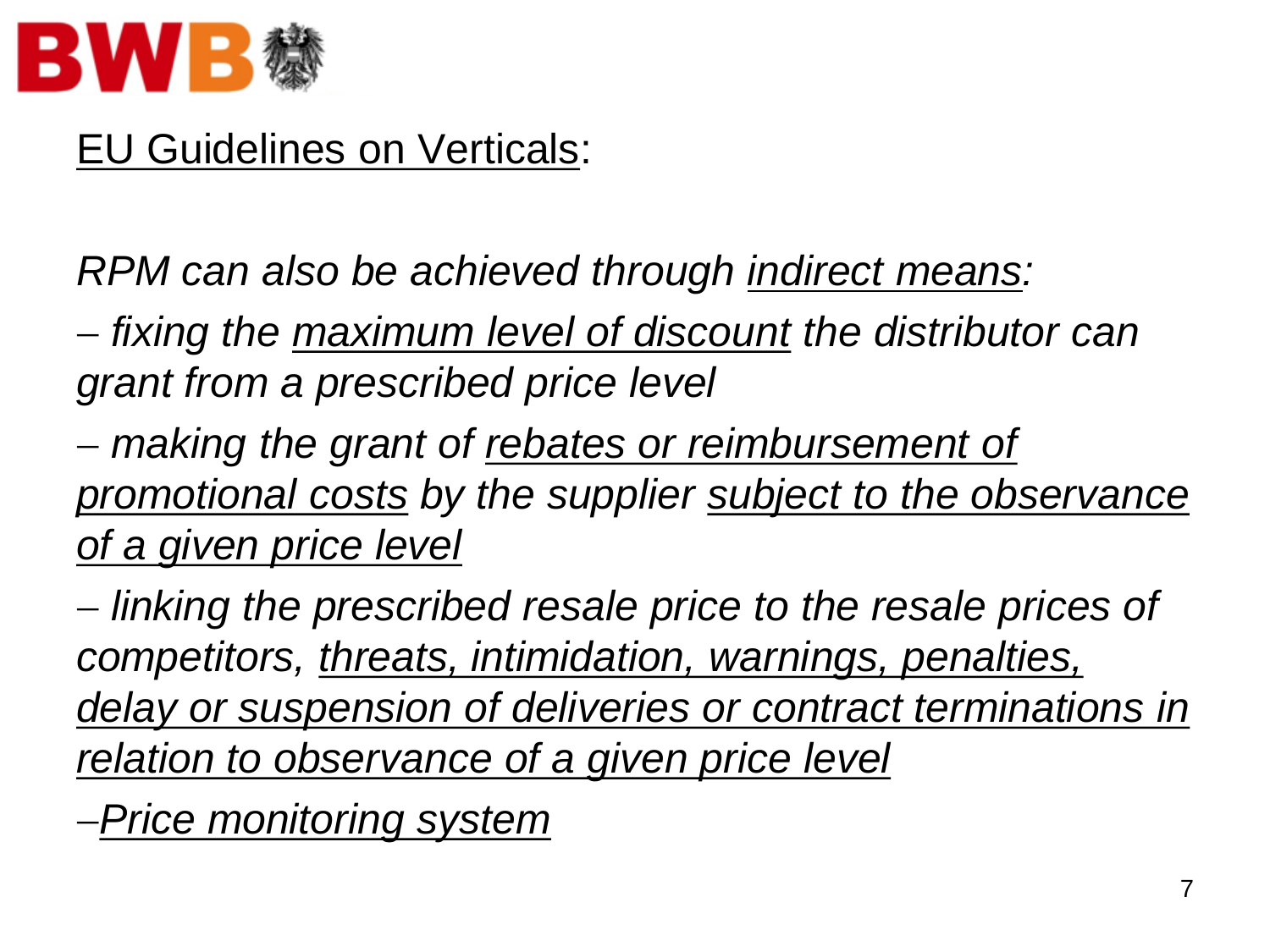

On the theory of harm (EU guidelines):

*RPM may facilitate collusion (enhancing price transparency on the market)*

*RPM also undermines the incentive for the supplier to cut its price to its distributors, as the fixed resale price will prevent it from benefiting from expanded sales*

*by eliminating intra-brand price competition, RPM may also facilitate collusion between the buyers, that is, at the distribution level.*

*RPM may more generally soften competition between manufacturers and/or between retailers, in particular when manufacturers use the same distributors to distribute their products and RPM is applied by all or many of them.*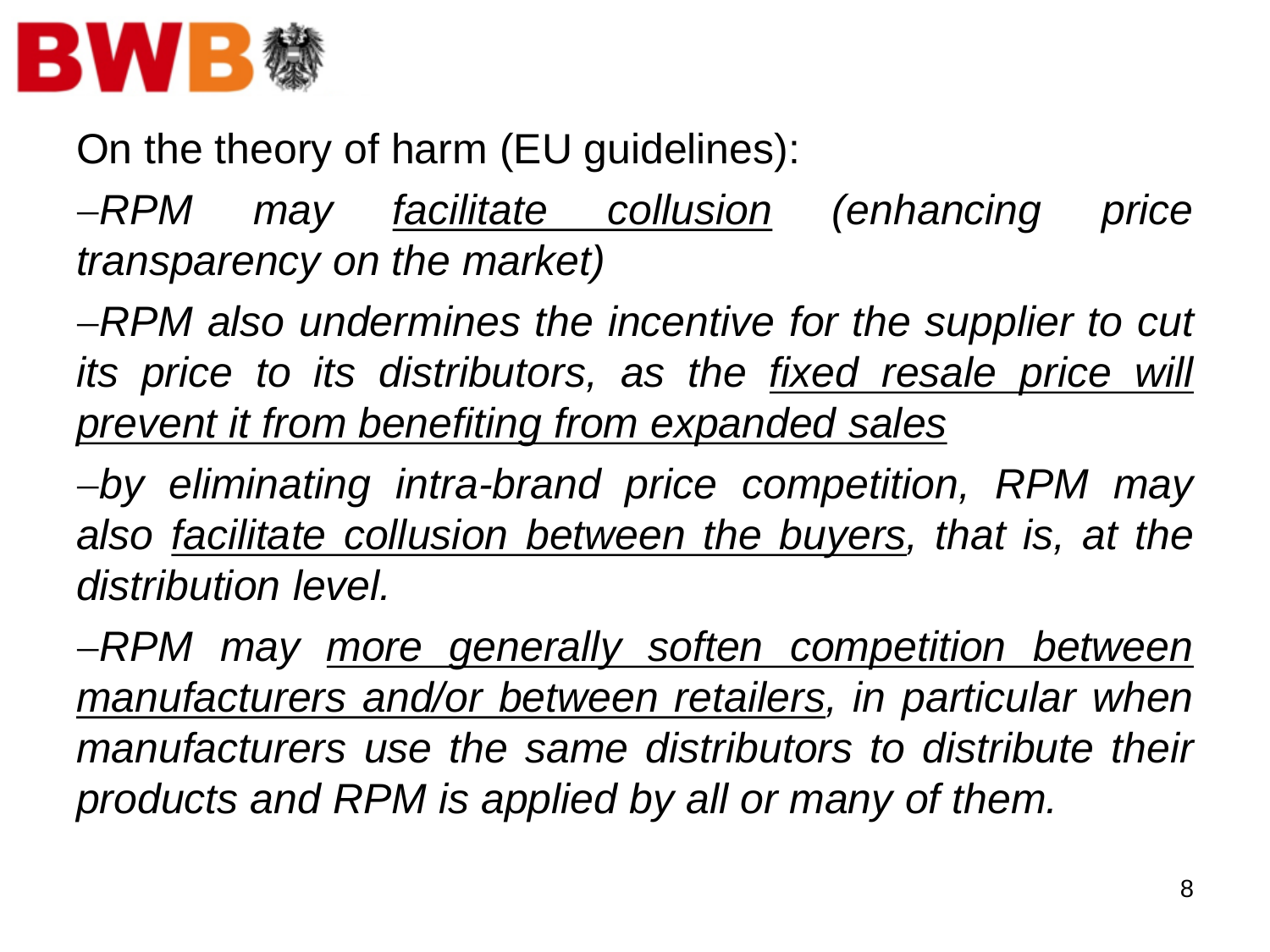

On the theory of harm:

 *the immediate effect of RPM will be that all or certain distributors are prevented from lowering their sales price for that particular brand*

 *RPM may reduce dynamism and innovation at the distribution level. By preventing price competition between different distributors, RPM may prevent more efficient retailers from entering the market or acquiring sufficient scale with low prices.*

 *It also may prevent or hinder the entry and expansion of distribution formats based on low prices, such as price discounters.*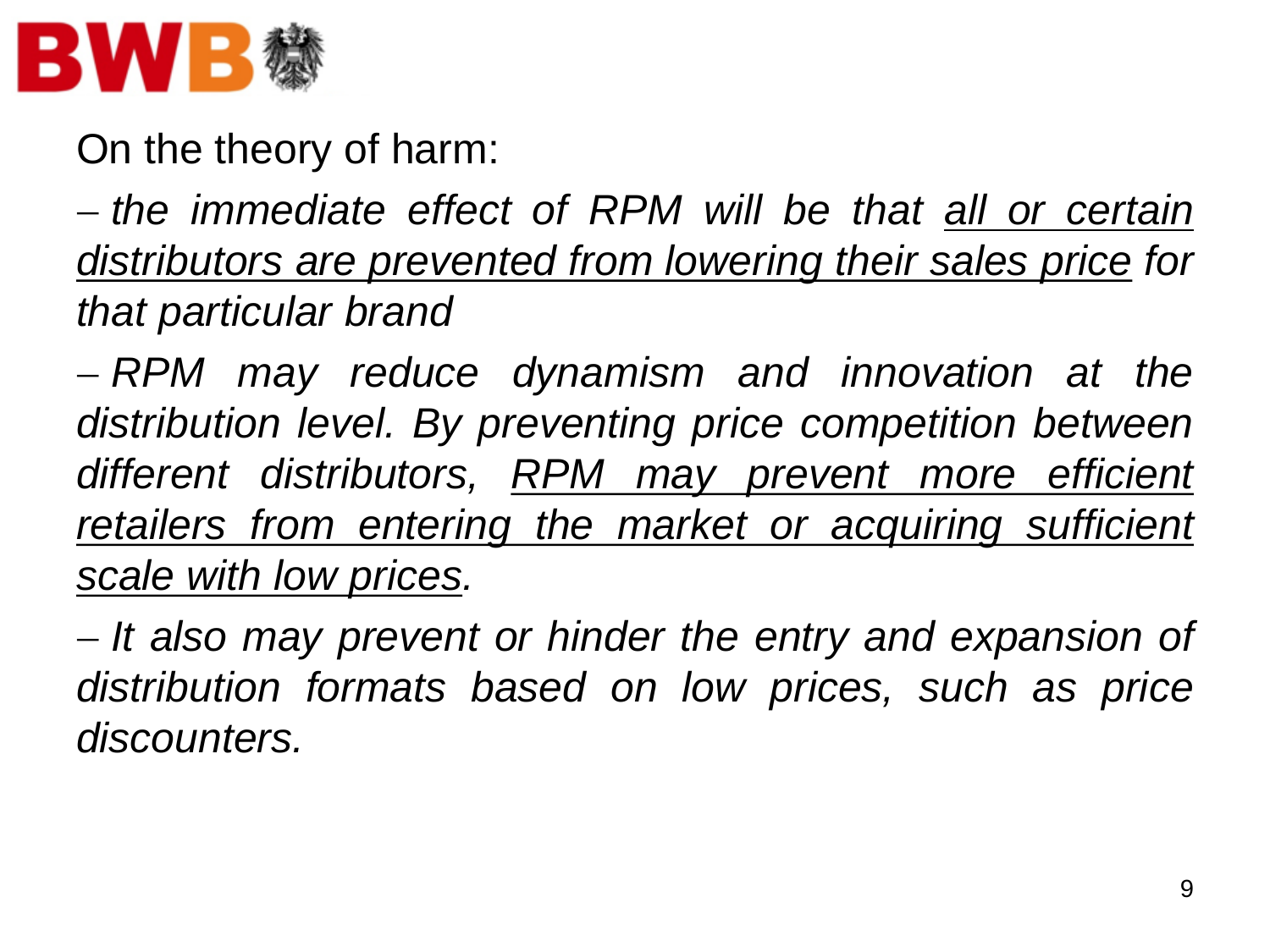

#### **Vertical online cases:**

 November 2011: Vienna University of Economics published a **study** entailing the information that **47,2% of online traders in the electronic industry felt pressure** from the industry considering their price setting

- Study had used information given in an anonymous way
- BWB managed to investigate and contact selected retailers
- Very little information came back in written form; many were not ready to give any information, but some oral information disclosed
- Autumn 2012: two **search warrants** granted regarding producers,
- Dawn raids led to **follow-on inspections**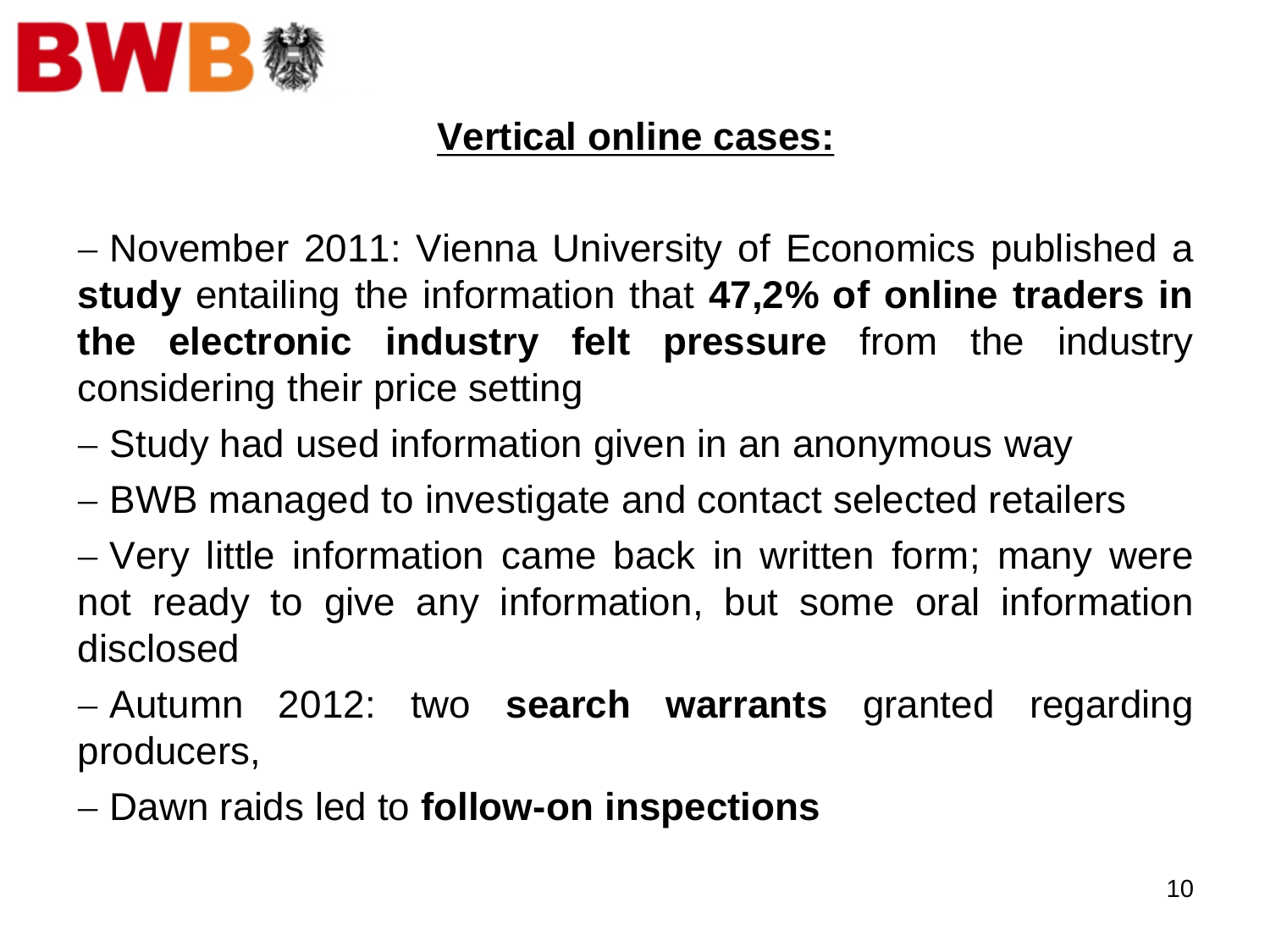

#### **Affected lines of products:**

- **Electronical devices, i.a.**
	- Plasma TVs
	- TV receivers
	- Navigation systems
	- Laptops
	- Printers
	- Cleaning robots for pools and ponds
	- Electric shavers
	- Coffee machines
	- Electric toothbrushes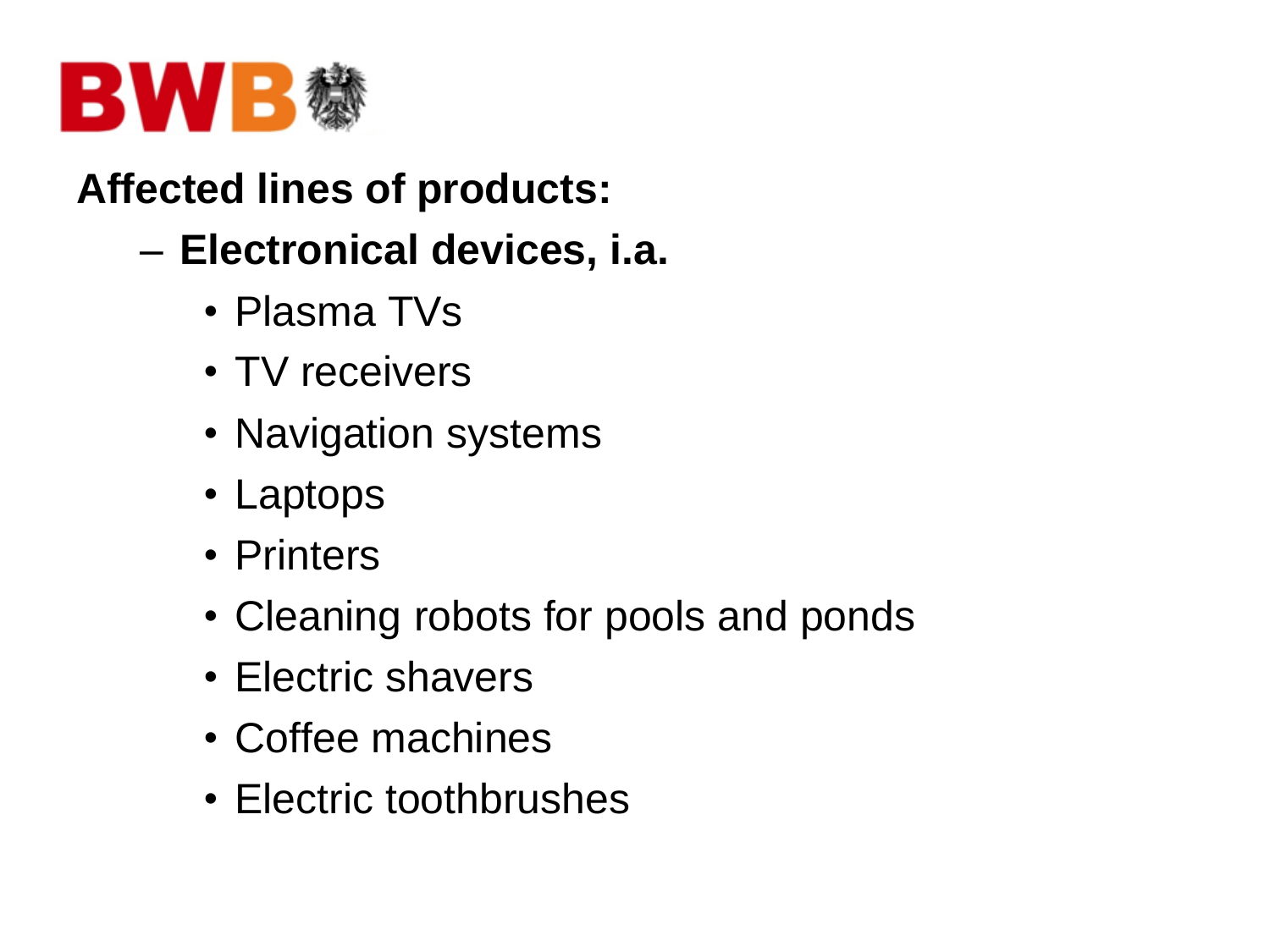

#### **Anticompetitive conduct:**

- RPM (setting of minimum prices / fixed prices for resale)
- Penalties / bonuses for non-compliance / compliance with RPM
- Fixing of maximum discounts from a prescribed price level
- Delays in supply
- Refusal to supply
- Partly outright ban on online sales for certain goods
- Partly ban to sell certain goods on specific online plattforms
- MAP (minimum advertising price arrangements)
- Producers informed all retailers about the prices their competitors are going to charge (hub and spoke)
- **Consequently: infringements of Art 101 (1) TFEU and** § **1 of the Austrian Cartel Act**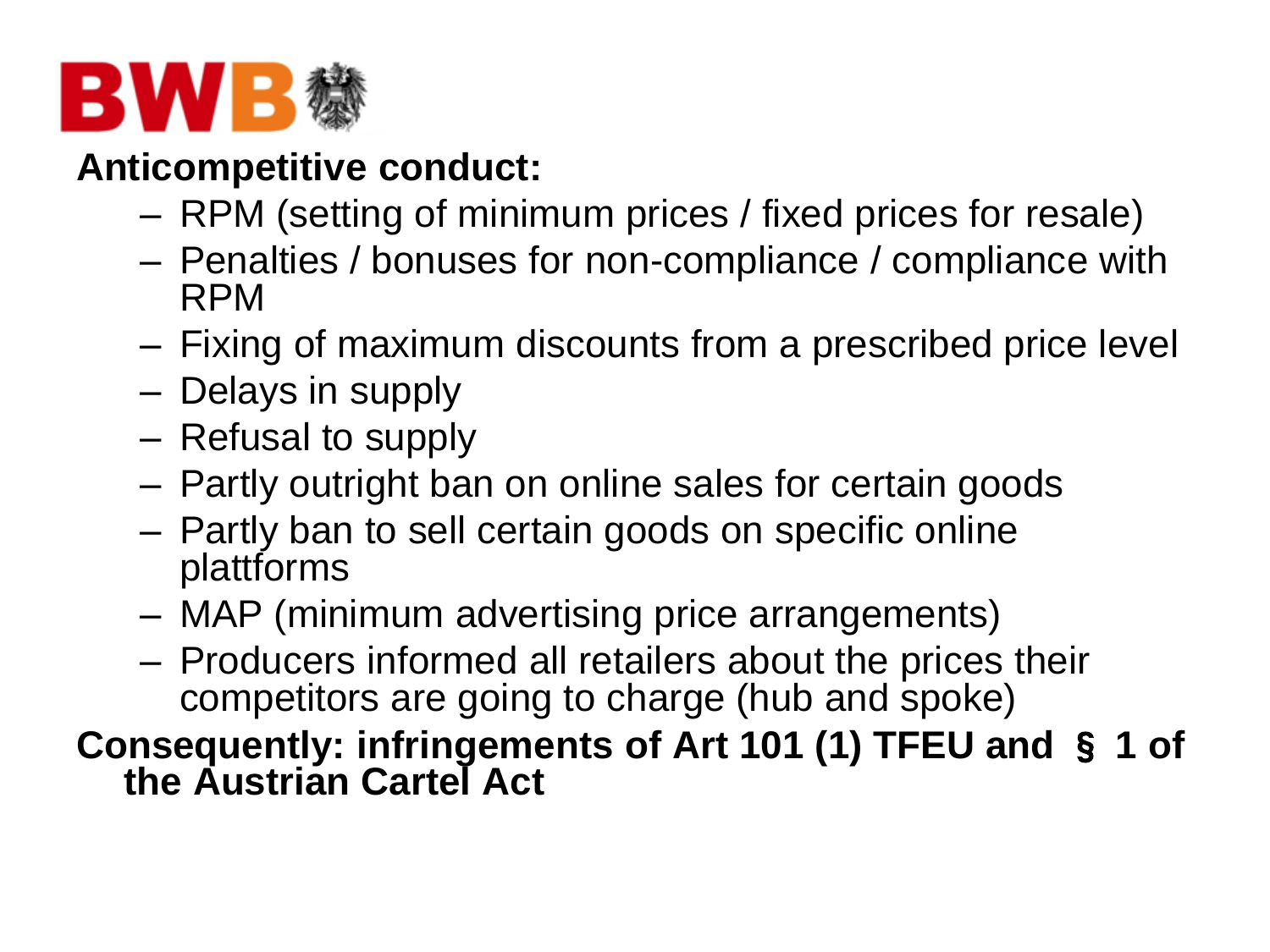

#### **Track Record Online vertical cases:**

#### **a) Settlements**

- Phlipps (producer): 2,9 Mio €
- $-$  Grundig (producer): 372.000 €
- Media Saturn (big retailer): 1,23 Mio €
- $-$  Lurf (producer): 100.000 €
- SSA Fluidra (producer): 50.000 €

#### **b) further cases**

many pending; settlements talks ongoing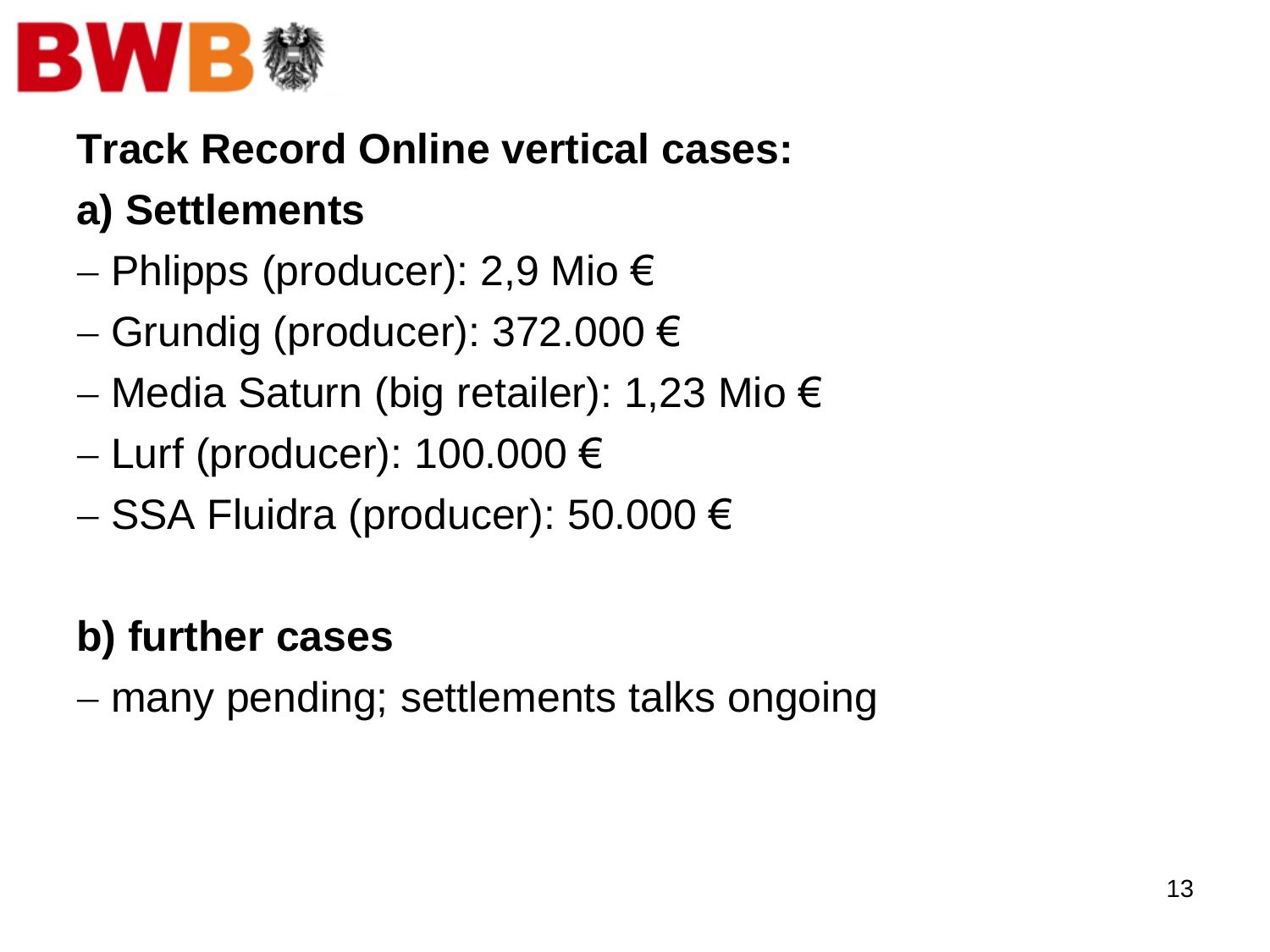

#### **Settlements**

More than 70% of cartel cases are closed via settlements

 $-$  BWB brings case to Court, but undertakings have in advance admitted to facts presented by the authority, height and calculation of the fine and confirmed legal assessment of the authority (settlement declaration); Court is bound to the height of the fine determined by BWB

 Court can render a decision swiftly and with no further steps

 Undertakings get up to 20% reduction **(BWB settlement guidelines)**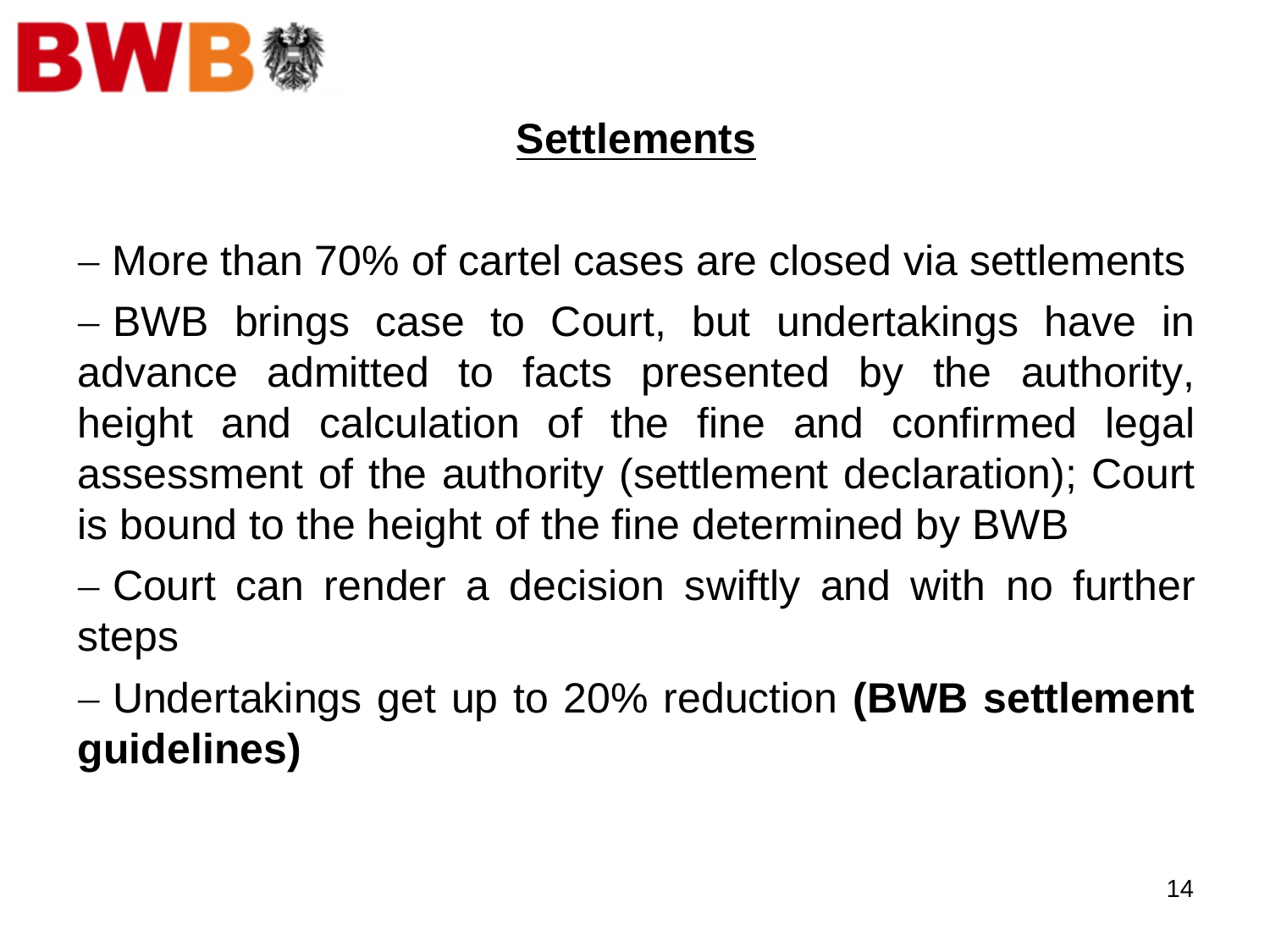

#### **Notice on Vertical Price Fixing**

### **Why?**

- EU Guidelines/regulation not much understood or known
- Knowledge of and understanding of these very little among SMEs
- Additional guidance needed
- Advocacy

### **Process:**

- Draft guidelines published
- Led to huge public debate (received many contributions, also from abroad)
- Meetings with main stakeholders; talks
- Final draft published with short 2nd consultation 15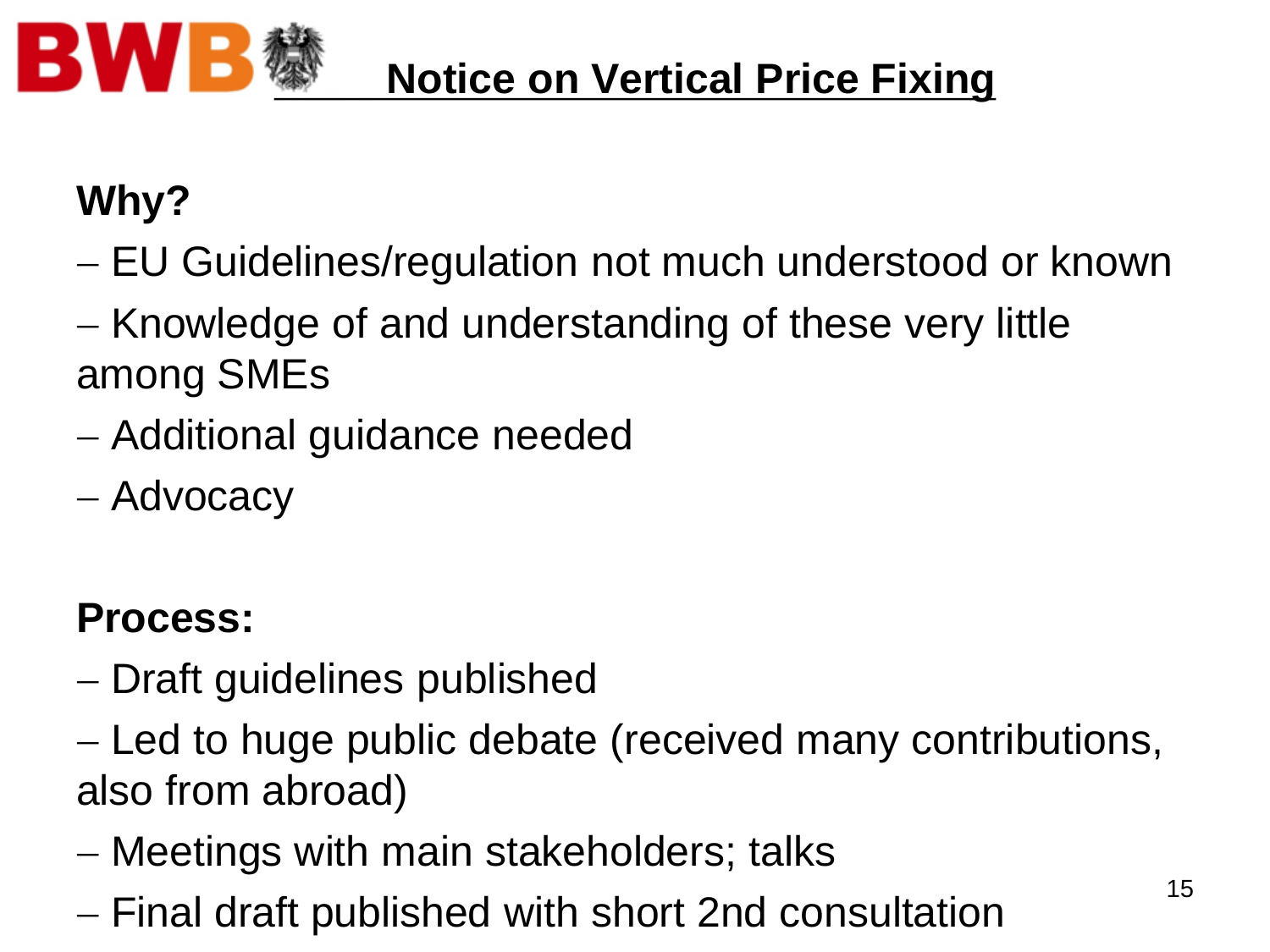

**Notice** published in **August 2014** after almost a year of consultations with stakeholders, European Commission and other NCAs

#### **Structure:**

- 1.Legal introduction
- 2.Which cases the BWB would probably investigate
- 3.Which cases the BWB would generally consider non problematic
- 4.Practical examples

English version will be published soon!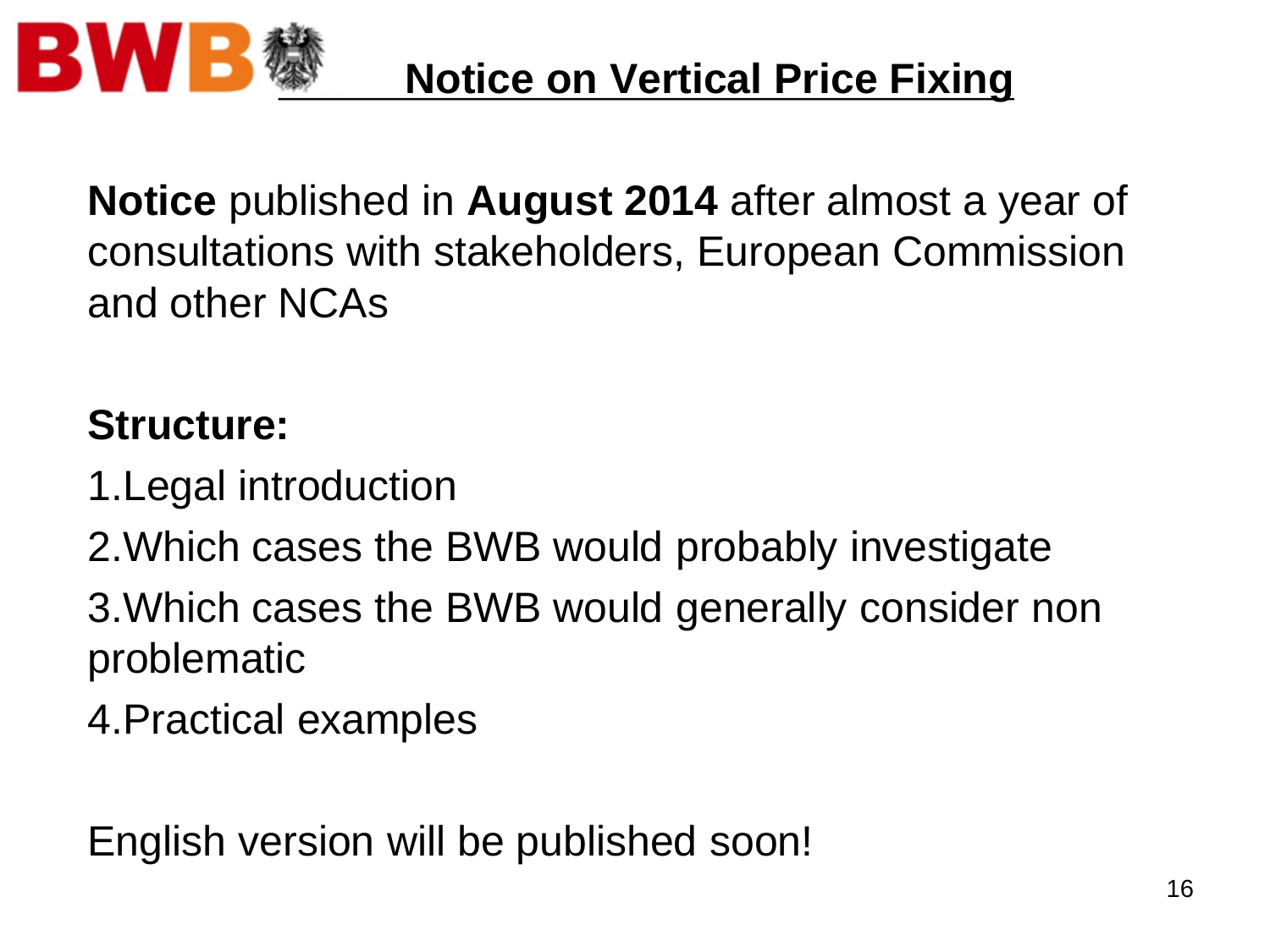

#### **Austrian hotel platforms cases**

- Similar to British and German hotel platforms cases
- Competition concerns about **price parity agreements (MFNclauses)**
	- MFN may deter the entry of new plattforms
	- MFN restrict hotels in their pricing; pressure from plattforms to comply with MFN-clauses (warnings, contract terminations)
- Information requests sent out to the major operators of hotel plattforms
- Talks with the tourism-section of the Austrian chamber of commerce and the ÖHV (Austrian hotel industry association)
- Talks with legal representatives of the major operators
- Latest developments: British solution quashed by British Court
- Waiting for the German judgement in the HRS-case, hearing end of November 2014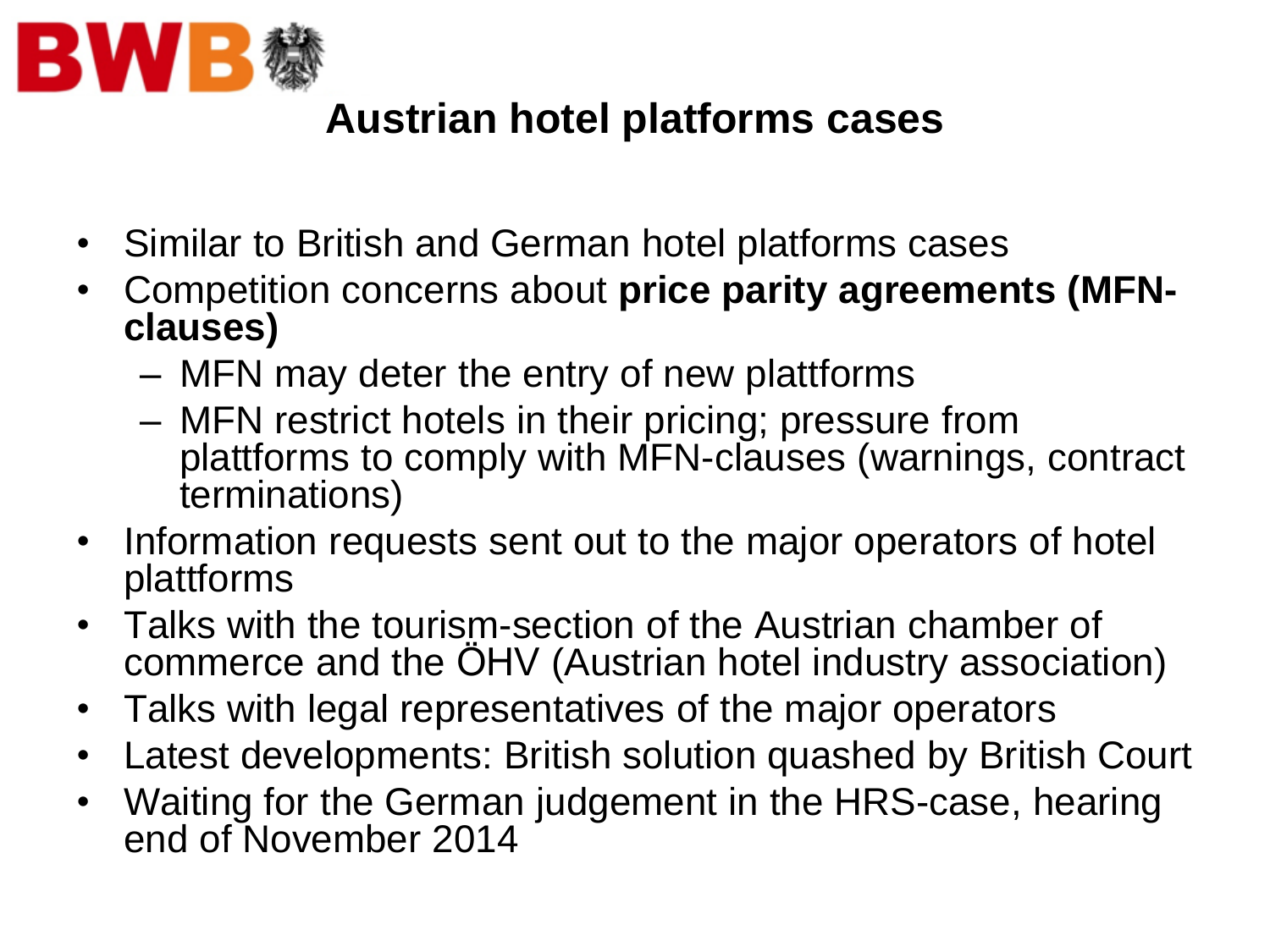**COMPETITION CONFERENCE** on **"BEST PRACTICE IN INVESTIGATIONS"** 

 $D_f$ ATE. 11. - 12. December 2014 **Organized by BUNDESWETTBEWERBSBEHÖRDE Federal Competition Authority of Austria** 

More Information coming soon!